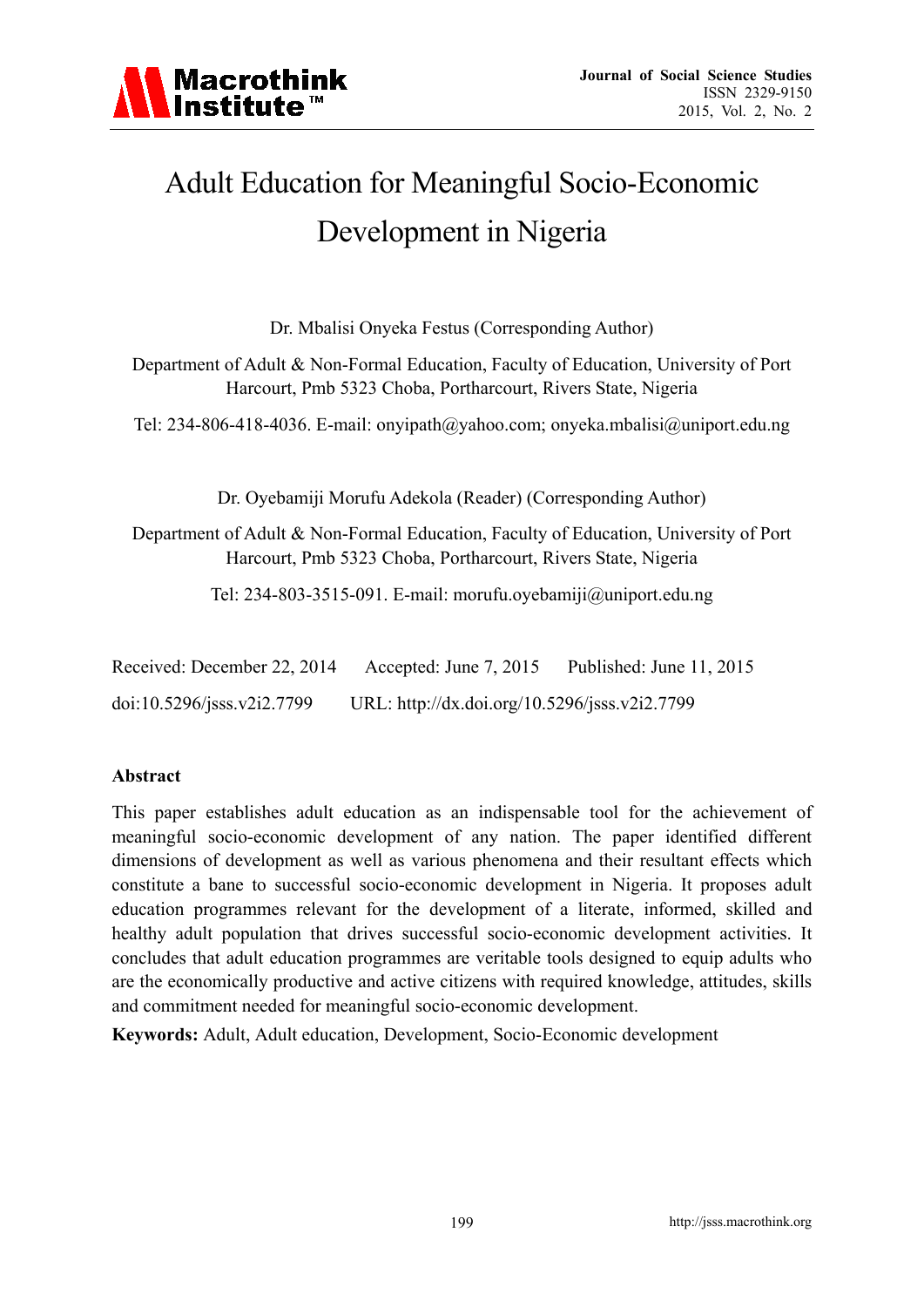

# **1. Introduction**

The supposed target of every nation is to make life easy, cheap and comfortable for her citizens. It is this intention that drives nations into embarking in many activities some of which are economic, political, social, religious, cultural, technological etc in order to raise the capital base of the nation. It is believed that increase in the capital base will empower the nation to embark on development of infrastructure and production of goods and services that would make life easy, sweet and comfortable. In an ideal society, comfort as a result of improved human well-being is achieved when there is an increase in per capita income, gross domestic (GDP), gross national product (GNP), shift from primary to secondary production, reduced dependence on importation, strong industrial capacity, increased literacy level etc.

In Nigeria, the case is different. Attempts to grow Nigeria's economy has been bedeviled by poor infrastructural facility development and maintenance, dependence on imported goods and services, reliance on a single economic sector, weak industrial capacity, inefficient and ineffective public utilities, low literacy level. These problems constitute a cog in the wheel of Nigeria's economic growth and development and as a result hinder human growth and development and improved human well-being.

This situation calls for adult education programmes that shall be directed towards addressing these problems and challenges facing human beings. Adult education is very vital to addressing these problems because it provides adult with the necessary skills, attitudes, knowledge, values, beliefs required to trigger social and economic development of any society. It is important to target adults because they, rather than children hold the destiny of modern society in their hands (Anyanwu, 1987). In support of Anyanwu's view, Obi (1987) maintains that adults are those who are already working and participating in development efforts. Obi further emphasizes that adult education programmes unlike education for children and adolescents, centre on the immediate needs and problems of the adults in their homes, social and occupational roles, civic and economic interests and therefore have immediate direct positive relationship with development objectives. Since adults are those already participating in development efforts, there is need to develop a skilled and informed population of adults who would be capable of understanding national problems and needs and are able to channel their activities towards the fulfilment of national goals. Skilled and informed adult population is very necessary both for the advancement of social and economic development as well as the promotion of internal unity. This fact makes adult education an indispensable means for the achievement of economic, political and social survival.

### **2. The Concept of Adult Education**

The purpose here is not to analyze various definitions of adult education as have been put forward by different scholars. But efforts shall be made to portray adult education as an indispensable tool for socio-economic development required to foster national unity. Accounts have it that adult education emerged out of the need to proffer solutions to myriad of problems caused by and which in turn affect adults in the society. Such problems are ones created by industrial revolution, civil wars and world wars 1 and 11 as well as the society's concern for man's salvation. Adult education was identified during these periods with the task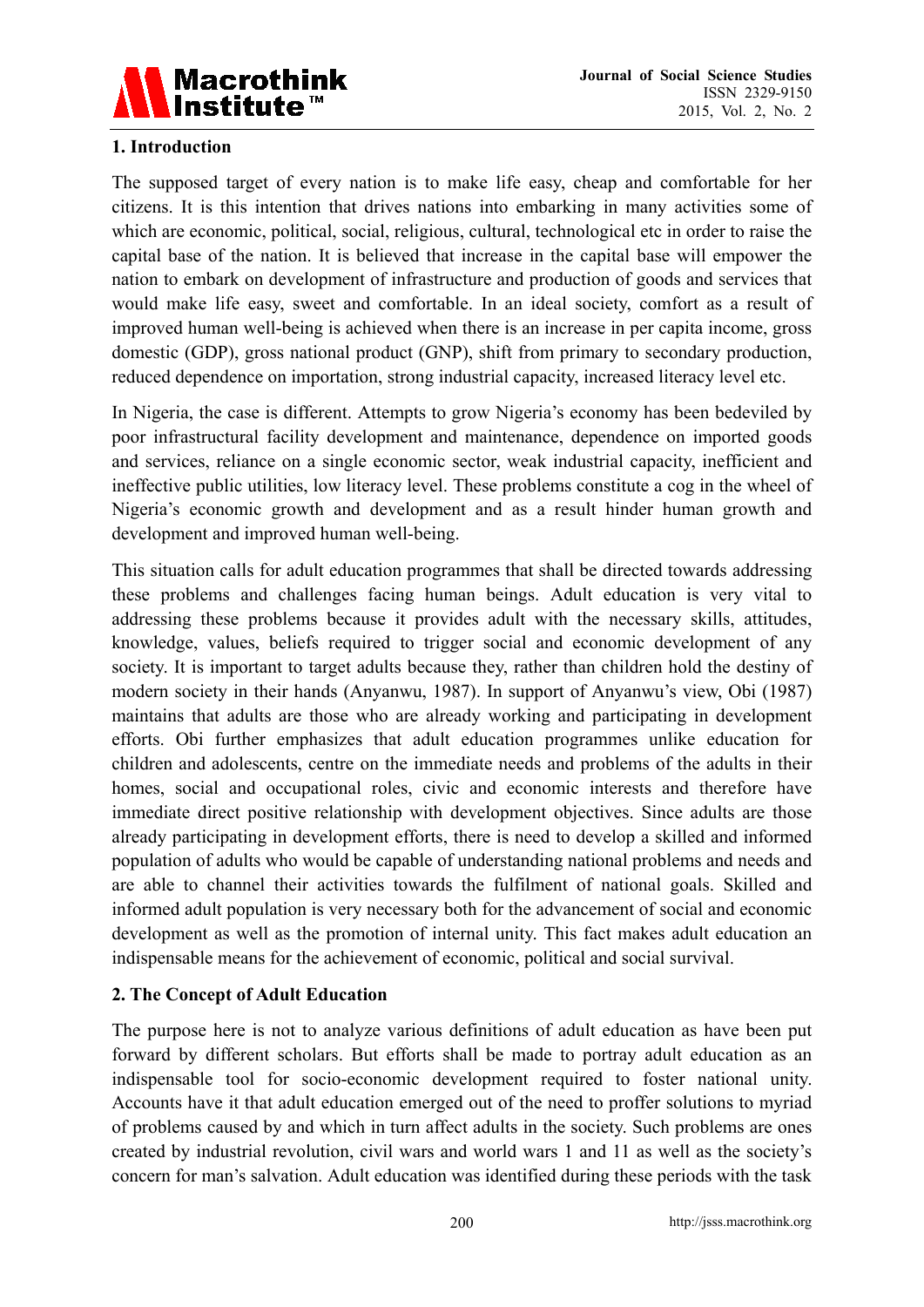of teaching adults how to read so they could attain salvation through the Holy Scriptures. At this point in history, adult education became publicly defined as a discrete field of social practice which serves primarily as an instrument of social reform, social reconstruction and social progress (Schroeder, 1970; Anyanwu, 1987).

Anyanwu (1987) pointed out that the problems generated by the above mentioned events are concerned with change, and it is these problems which adult education is called upon to solve. According to him, its major focus is the dissemination of knowledge, the training of the mind in objective reasoning, and the teaching of skills which may enable the individual to fulfill himself, and to play a full role in the development of the society to which he belongs. Anyanwu quoted Prosser as seeing adult education as a force that generates the energy which is necessary for change. According to him, Prosser defines adult education as:

That force which, in its ideal application, can bring about a maximum of readjustment of attitude within a society to any new and changed situation in the shortest possible time, and which helps to initiate change which evolves and imparts new skills and technique required and made necessary by the change (Anyanwu 1987:18).

A definition considered more balanced, encompassing, comprehensive and elaborate was given by UNESCO in its 1976 Conference. UNESCO according to Bown and Tomori (1979:269) defines adult education as:

The entire body of organized educational process, whatever the content, level and methods, whether formal or otherwise, whether they promote or replace initial education in the schools, colleges or universities as well as in apprenticeship, whereby persons regarded as an adult by the society to which they belong develop their abilities, enrich their knowledge, improve their technical or professional qualifications and bring about changes in their attitude or behaviour in the two fold perspective of full personal development and participation in balanced and independent social, economic and cultural development.

This definition harmonized the various components of patches of definitions that were existed before 1976 and formed the foundation on which various discrete new definitions of adult education are being emanated. For instance, Nzeneri (2008) defines adult education as any education given to adults based on their social, political, cultural and economic needs and problems to enable them adjust fully to changes and challenges in their lives and society. Eheazu (1998:15) sees it as "some specific functional training/vocational programmes required by adults (who now constitute the illiterate, unskilled, semi-skilled or semi-professional labour force) to remedy not only their educational deficiencies but also meet the needs of their various occupations whether as farmers, artisans or employees of corporate/private organizations". He went further to refer to it as any form of alternative education that would re-orientate adults and modify their attitudes in order that they embrace new and progressive ways and actions that would improve their income, living standard and contributions to societal development as well as bring about in them desired changes in their behaviour. Organization for Economic Co-operation and Development in Nnazor (2005: 530) stresses that adult education encompasses all education and training activities undertaken by adults for professional or personal reasons. According to them, it includes general, vocational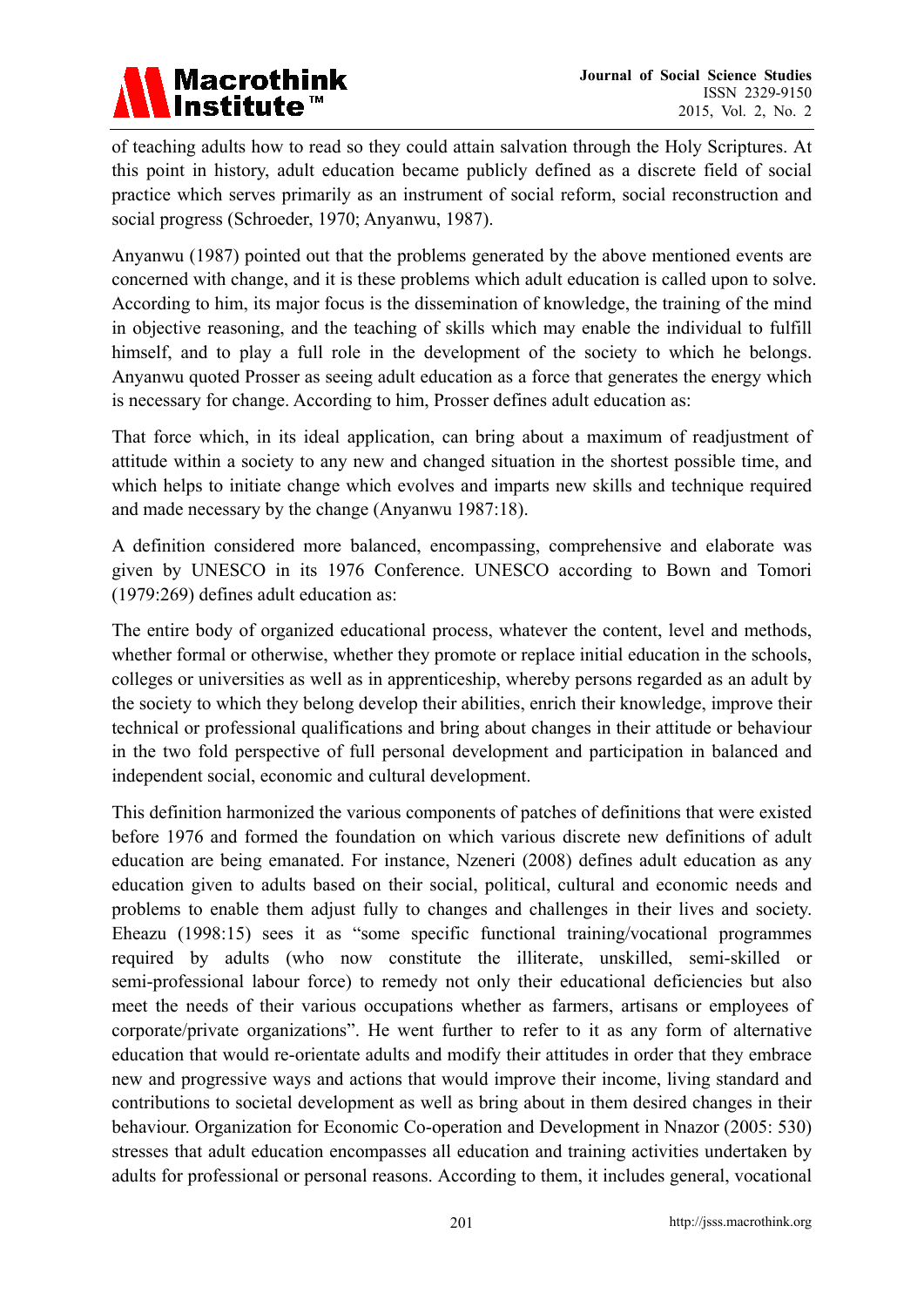

and enterprise based training within a lifelong perspective. Barikor (2002:176-177) defines adult education as:

Any form of educative experience engaged in by people who are chronologically mature, socially responsible and mentally alert or deficient but eager to meet their specific needs. These may include intellectual need, occupational skills, socio-economic responsibilities, professional competencies and even self-fulfillment or self-actualizing needs, to improve themselves, by developing their knowledge, insights, tastes, attitudes and skills.

Adult education according to Mbalisi (2010:59) is "any educative and purposeful learning activity organized for adults to initiate them into a new way of life by providing them with relevant skills, competences, knowledge, information and attitudes required to excel in that aspect of life". Sociologically, Dumazedier in Ezimah (2004:12) defines adult education as:

Action for the cultural development of the society or its component groups; consciously directed towards the development of the economy of society and of the human personality, by means of a system of continuous or recurrent learning which brings the culture and cultural levels which are mostly capable of encouraging such development.

The definitions above reflects inclination of adult education towards solving societal problems, and hence, fostering necessary social change.

# **3. The Concept of Development**

Hall (1981) sees development as a steady overall economic growth of a nation together with the steady reduction of gap between the rich and the poor. He stressed that without the concept of equitable distribution of national wealth, economic expansion can only be called growth, not development. It is on this background that Okeke in Okorosaye-Orubite (2005) sees development as "growth plus change", while Okorosaye-Orubite (2005) understands development as "change in a desirable direction and encompassing many different dimensions". Economic, Social and Political developments are part of the dimensions of development from which the concept "Socio-Economic" was coined. Okowa (2005) refer to them as a tripod framework on which the socio-economic formation of any society rests. For a better understanding of the concept, the three distinct concepts from where it is derived shall be briefly explained.

### *3.1 Economic Dimension*

This comprises increase in per capita and family income, gross national product, gross domestic product, income distribution, the labour force and job opportunities, housing needs, shift in the labour force from agricultural to industrial and service sectors, rise in energy consumption, expanded use of high technology such as automobile, telephones, television and public transportation (Indabawa & Mpofu, 2006; Fagerlind & Saha, 1989; Okediji, 1981; Okorosaye-Orubite, 2005; Akinpelu, 2002).

### *3.2 Social Dimension*

This is a democratic process of developing people's capacity to grow socially, culturally,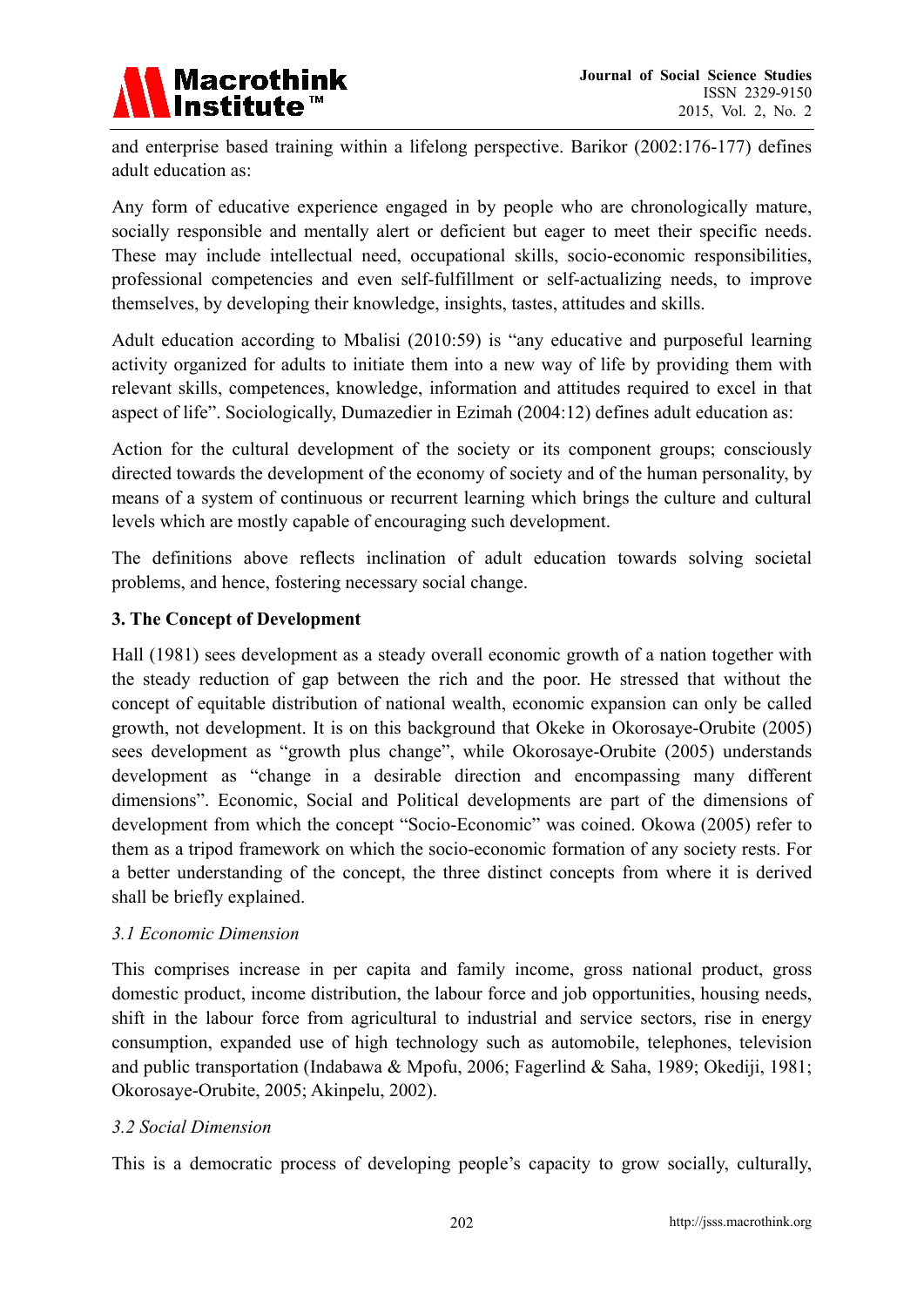# Macrothink<br>Institute™

economically and politically through the acquisition of new knowledge, attitudes and skills, and through participation in social and political decision-making. It comprises provision of human needs such as food, shelter, quality health delivery system, potable water, safety and security, quality education. It also comprises the non-materialistic values such as respect for the human person and his dignity, social justice, equity, tolerance, respect for the basic rights and needs of others, freedom of self expression and participation, commitment to purpose and meaning in human existence, fairness, loyalty and commitment to human, personal and societal ideals, tolerance and acceptance of individual differences, and ideal of being each other's brother's keeper (Indabawa & Mpofu, 2006; Fagerlind & Saha, 1989; Okediji, 1981; Okorosaye-Orubite, 2005; Akinpelu, 2002). It is a change in the structure and ideology of a given society (Okeem, 1987).

### *3.3 Political Dimension*

Political dimension comprises government services and resources, system of government, political representation and decision-making, international relations, national security, creation of national identity, creation of unity and solidarity among the people, mobilization for increased participation in voting, reading and analysis of political matters.

### **4. Socio-Economic Development**

The concept of socio-economic development grew out of arguments that any growth in the economy must reflect on the well-being of the masses if such growth must be appreciated. For instance, Obi (1987) observes with dismay that many countries normally develop without growth due to overemphasis on economic growth as a yard stick for measuring development. This has resulted in what Callaway in Obi (1987:72) described as "growth in economic terms without development in the sense of improved conditions of living for the majority of the people. Again, development was achieved at the expense of the other needs of the people for whom development was meant". Bowles in Obi (1987) buttressed this point by lamenting over the concentration of planners on the establishment of infrastructure such as power plants, steel mills, refineries, railways, bridges, roads etc to the extent that they give an ominously low priority to the welfare of the under-privileged masses whose hopes and fears, satisfaction and frustration are keys not only to political stability but to the development process itself. Anyanwu (1987) joined to condemn developmental efforts from this perspective by arguing that capital investment, by itself, would achieve nothing for national consolidation if it did not have behind it the force of human skills. In his bit, Harbison in Obi (1987:75) maintains that "the wealth of a country is dependent not so much upon its natural resources and material capital; it is determined in a significant degree by the knowledge, skills and motivation of its people".

It is against this background that socio-economic development is defined as economic growth accompanied by social transformation of human beings and society. It is a growth in the economy which leads to the satisfaction of human needs for improved human well-being. This implies efficient and effective application of economic benefits of any growth to establish structures and institutions that enable human beings to acquire knowledge, attitudes and skills required to boost their self-confidence, creativity and readiness to participate in all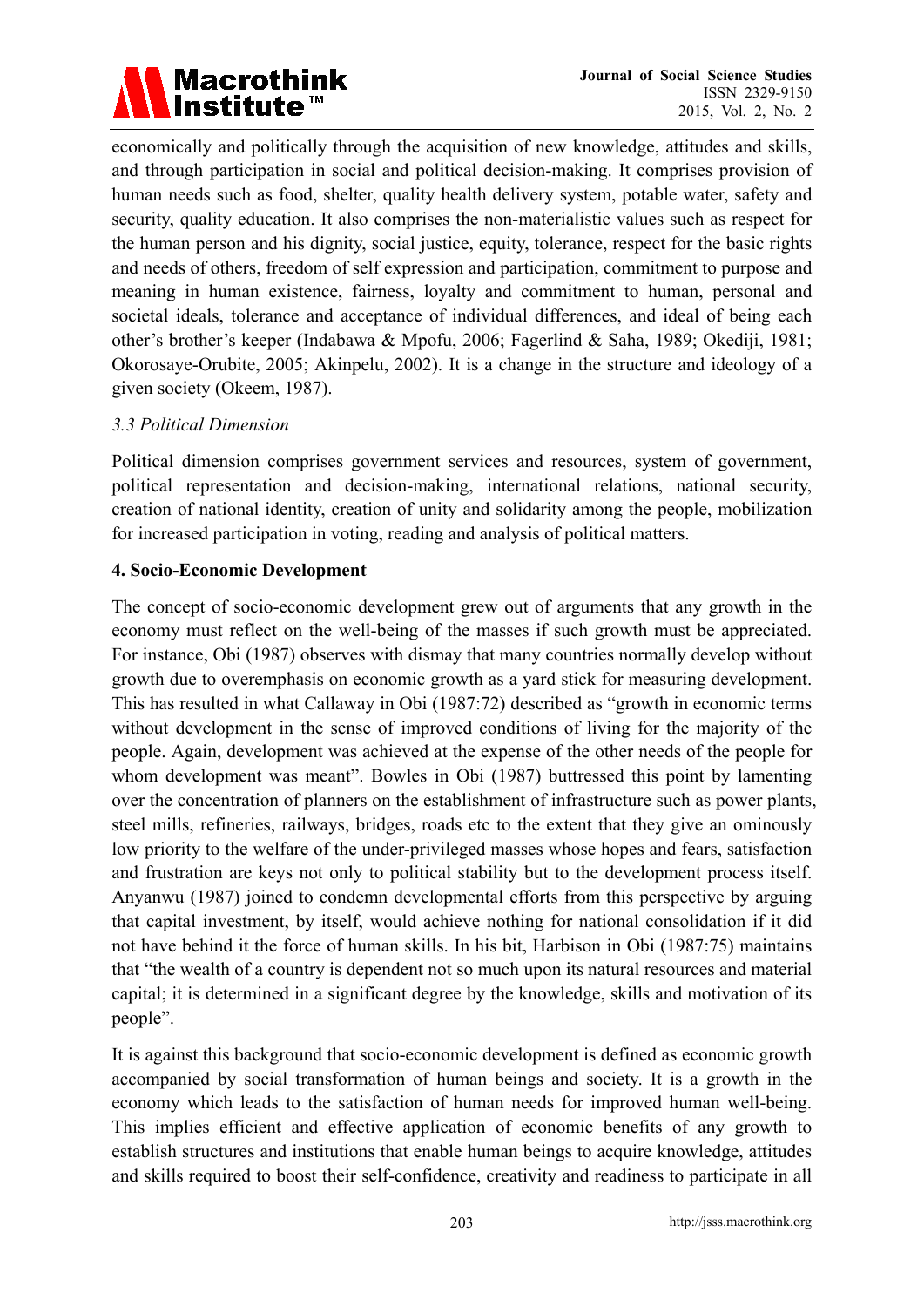

issues involving their personal development and that of their society. Eheazu (1991) defines socio-economic development as it applies to rural dwellers to mean "a process of positive social and economic change which aims at raising the standard of living, quality of life, and the dignity of rural dwellers".

#### *4.1 Indices of Socio-Economic Development*

Socio-economic development manifests in the following ways:

- 1) improved standard of living;
- 2) improved levels of awareness;
- 3) improved production capacities;
- 4) transition from primary to secondary production;
- 5) improved infrastructural base;
- 6) good governance;
- 7) presence of basic amenities,
- 8) presence of improved social services, etc.

#### *4.2 Processes of Socio-Economic Development*

For socio-economic development to be achieved, the following among steps have to be followed:

- 1) provision of functional education;
- 2) transformation of the basic production processes;
- 3) provision of adequate infrastructure; and
- 4) provision of basic industrial technology.

#### **5. The Nigerian Factor: A Bane to Successful Socio-Economic Development**

The Nigerian factor is a slogan used to indicate the level of moral decadence and normalization of crime in Nigerian society. It is a situation whereby there is lack of interest in the production of goods and services by those it is entrusted in their hands but they would want to earn money to live. When it becomes necessary that the services must be rendered, gifts of any sort must exchange hands before anything happens. It also indicates a situation of lack of interest in the provision and maintenance of public facilities, and in most cases, when funds are provided for them; the funds are diverted into private purses. Sometimes, some of the public facilities are either converted into private use or allowed to dilapidate because they belong to nobody and nobody would care to protect and maintain them. This situation was borne from four different phenomena namely:

1) Squandermania mentality;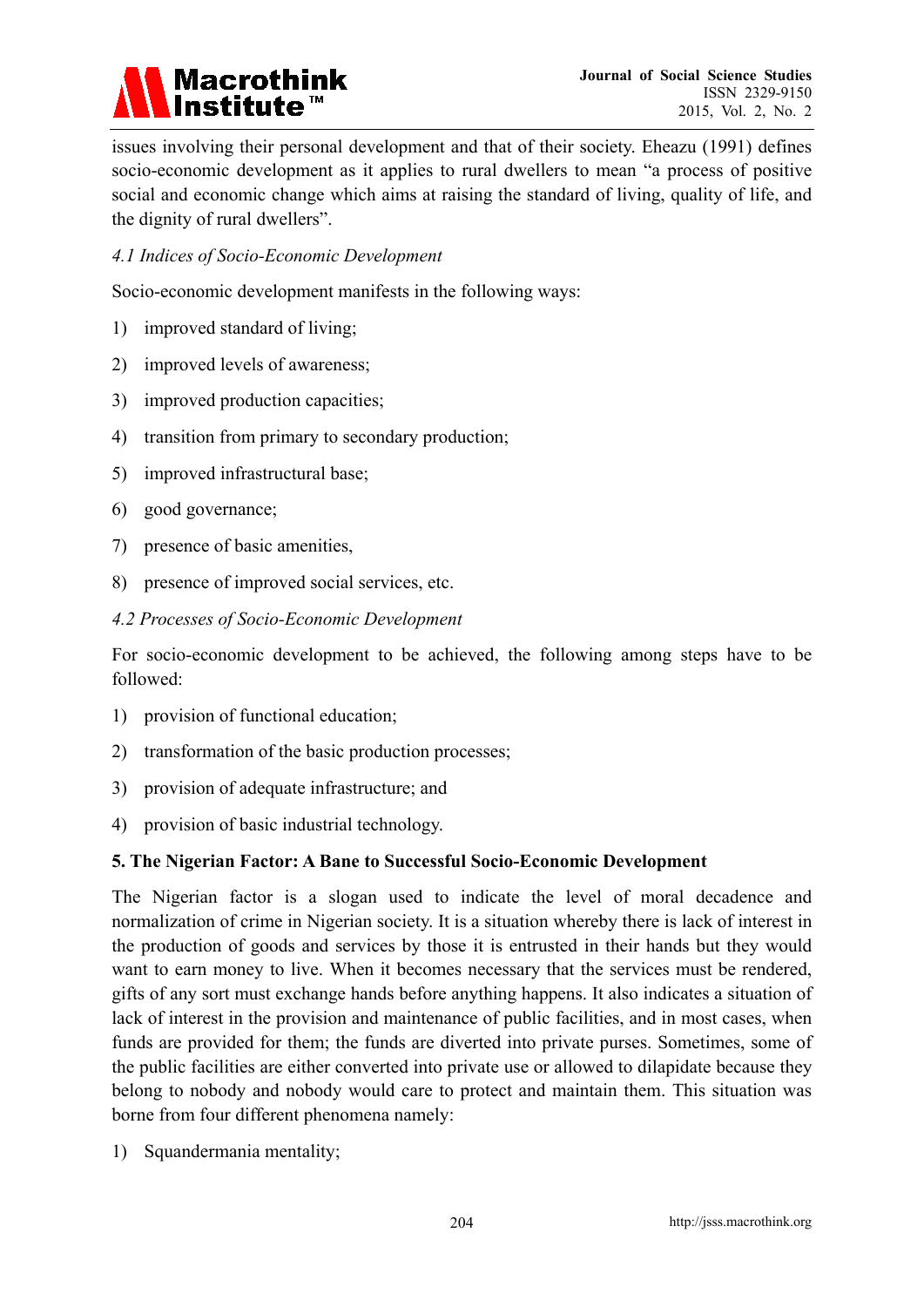

- 2) Poor leadership selection process;
- 3) Contacts and connections (who do you know); and
- 4) Crave for paper certificates instead of real education.
- *5.1 Squandermania Mentality*

This is a term used by Okolo (1994) to denote the 'acquisitive instinct' of a Nigerian whereby things are viewed by the people from the perspective of their consumable value. What makes sense and therefore worth striven for by individuals is conceived in terms of its material worth and advantage. Individual relationship to one another particularly to the nation is also seen from that materialistic perspective. The results in the quest for wealth accumulation and display, occupations of instant gain, fraudulent practices aimed at making more and more money. According to Okolo, it is this mentality that makes people to rejoice when their own man is made a minister, commissioner, board member, etc not because they hope to share his salary with him but because they expect him to play his card well, to give employment to some of their unemployed youths, to give them contracts, scholarships, honour their launching invitations, etc and if after relinquishing his office he fails to erect for himself a row of mansions, win some fleet of cars and maintain a healthy balance in the bank both in Nigeria and overseas, he shall be regarded as a failure.

### *5.2 Poor Leadership Selection Process*

It is a public knowledge that politics- a process of selecting the leaders of the country has been seen as a quick means of wealth accumulation. Political power empowers the holders and their relatives and friends economically which invariably guarantees social influence to them. It is against this background that majority of Nigerians either want to acquire political positions or be closer to those holding political positions. This makes the political system to be fraught with a lot of malpractices such as rigging, violence, killings and rituals because when the power is acquired, wealth accumulation is guaranteed. The wealth is acquired through looting, conversion of public property to a private one, 'appreciation and understanding' in the Nigerian context, 10 percent kick-backs on award of contracts, inflation of contract worth etc.

### *5.3 Contacts and Connections (Who do you Know?)*

This is a condition whereby people are either holding a public position of trust (in politics or civil service) or are closely related to those holding the positions. The result of this is people becoming billionaires overnight without questions being raised. This is the cause of the emergence overnight of politicians without pedigree, crude oil merchants without oil companies, briefcase contractors and suppliers without cognate companies or even a room apartment as an operational office.

# *5.4 Crave for Paper Certificate Instead of Real Education*

Education in Nigeria is conceived in terms of material gain. Knowledge for its own sake or for higher goals such as pleasure, for widening of one's perspectives, understanding one's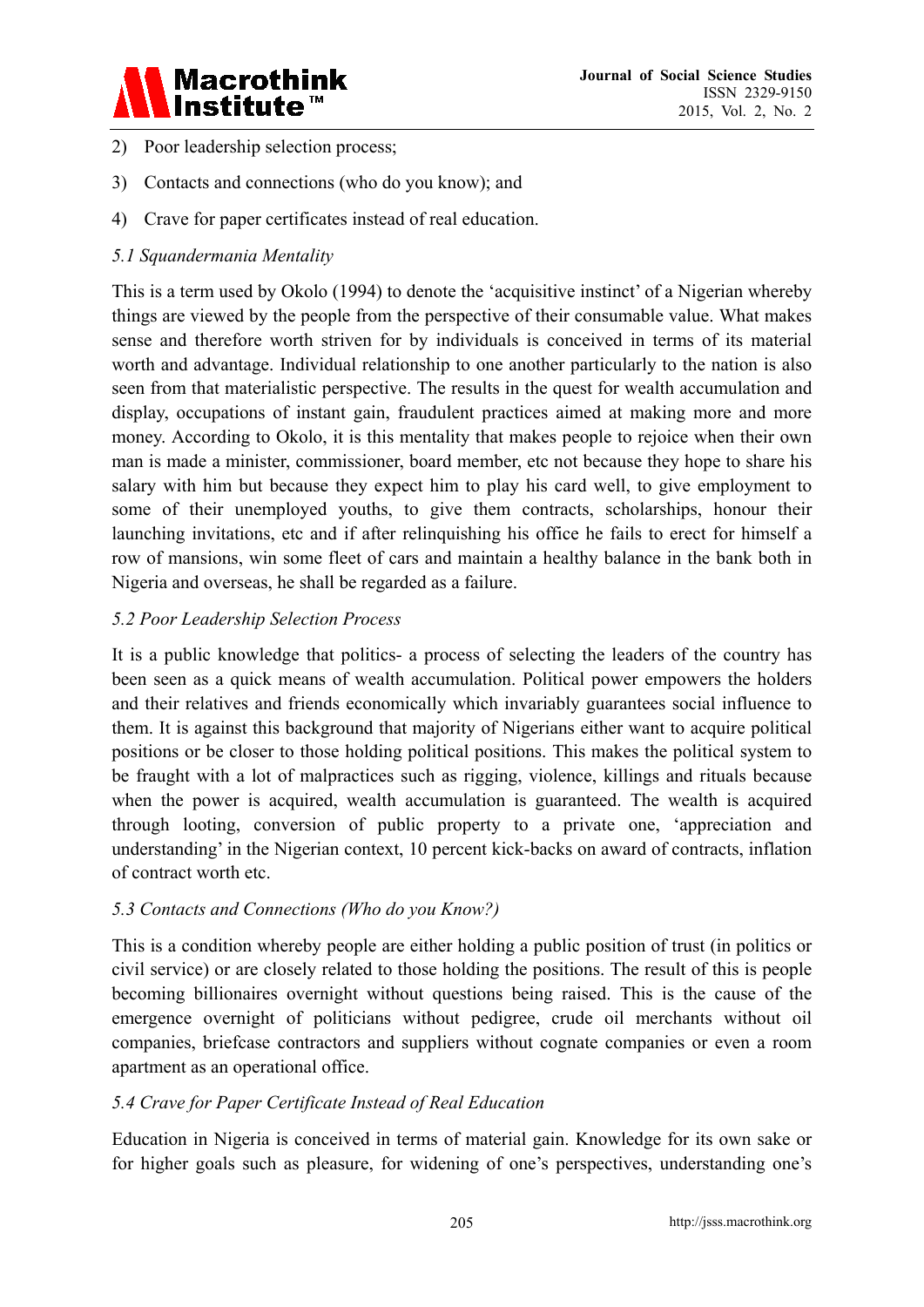

world or happenings in the universe, or even for a much more acknowledged functional use of education, namely, the development of worthwhile skills to profit society and posterity is usually a distant dream. The people are concerned not with qualitative functional education which should really help them master and transform their environment but with certificate education which guarantees them positions of influence in the society (Okolo, 1994). This situation has given birth to students who are not scholarly inclined but would want to collect certificate and a good one indeed and leave the university system. Ills associated with this phenomenon are examination malpractices resulting to watering down of the quality of education in the country.

The phenomena highlighted above have led to the collapse of the country's socio-economic foundation and hence, the collapse of infrastructural base (power, roads, railways, airports, seaports etc), and dilapidation of public hospitals, health centres and public educational institutions (Okowa, 2005). Okowa (2005: 41-49) also identified factors proved to be responsible for the collapse of Nigeria's socio-economic formation. They are among others:

Dependence on foreign technology, monocultural dependence on crude oil, dependence on the foreign sector for raw materials and spares, inadequate supply of skilled labour, low productivity and low per capita income, underdeveloped agriculture, high rate of unemployment, inegalitarian distribution of income and wealth, high rate of inflation and interest rates, excessive government involvement in the economy, heavy external debt burden, poor attitude to work, particularly in the public sector, systemic corruption, high population rate of growth, limited autonomization of the state, lack of democratic norms, strong tendencies towards ethnicity and religious bigotry, impure and inequitable federalism, institutionalization of political prostitution, collapse of the moral base, normalization of crime, and collapse of the culture of respect for the rule of law.

These factors contrast with the government's recent announcement of the growth of GDP to 80.3 Trillion Naira. This is expected because, when everybody is inclined towards grabbing the nation's common wealth, we end up having nothing for everybody to grab and enjoy because the pieces of the wealth that could have been harnessed for meaningful development to occur would be destroyed through the 'scramble and partition mentality' of the people. This mentality is anthropocentric in nature. It is the root cause of social ills in the nation such as systemic corruption, armed robbery, kidnapping, militancy, terrorism, illegal oil bunkering and public property vandalism.

These vices are cog in the wheel of development and as a result lead to further under-development of the nation because of the stagnation of the systems and structures which drive development. In this case, the GNP, GDP and Per Capita Income of the nation dwindle leading to the inability of the leadership of the nation to provide social services and develop infrastructural facilities that could make life comfortable for the citizens. The multiplier effects of this phenomenon include increase in the rates of poverty, illiteracy, mortality and natality, prostitution, human trafficking and child labour, drug abuse and trafficking, electoral malpractices and violence which further plunges the nation into serious socio-economic doldrums. This situation signals the relevance of adult education as an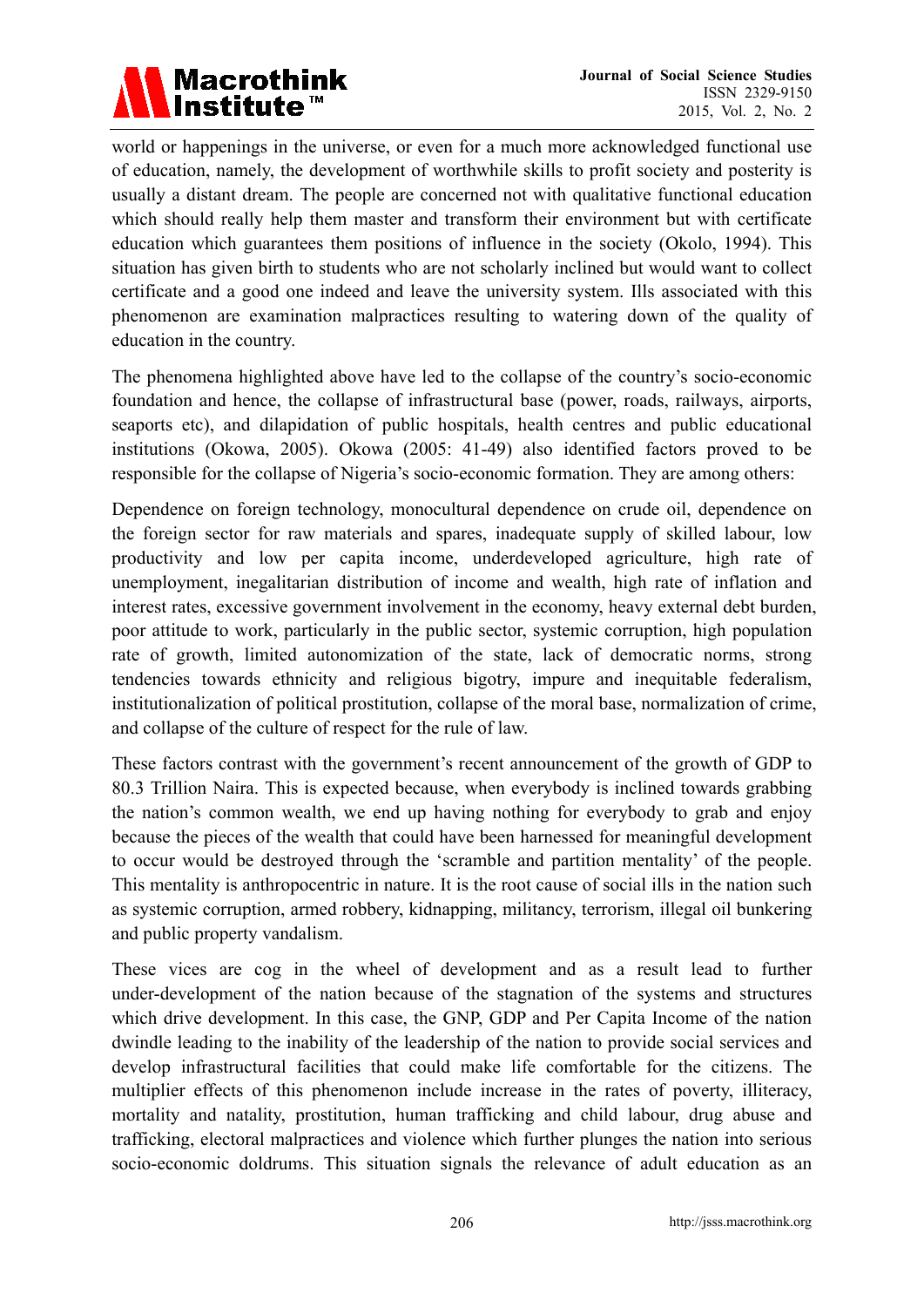

instrument of social reconstruction to forestall this phenomenon as well as develop a literate, informed, skilled and healthy adult population which is a pre-requisite for meaningful socio-economic development.

#### **6. Adult Education Programmes for Promotion of Socio-Economic Development**

It has been noted earlier that humans especially adults hold the destiny of any nation in their hands because they are those who are already working and participating in development efforts. Adults have been considered both as assets and capital for productive efforts. It is therefore necessary to develop them for they are the procurers and the beneficiaries and protectors of economic growth. They are the primary voters, consumers, workers, teachers, scientists and parents of today (Guerava, Flower, & Whelan, 2003; Campbell in Obi, 1987). This view makes necessary the following adult education programmes for the development of literate, informed, skilled and healthy adult population for a meaningful socio-economic development. Such programmes relevant for the development of knowledge, skills, attitudes, values, motivation and commitment required for productive efforts include literacy education, civic adult education, vocational adult education and health adult education.

#### *6.1 Literacy Education*

Since the ultimate aim of development is to make it possible for people to have a better life and development cannot occur when a vast majority of a nation's citizens is illiterate because a literacy rate of 70 to 80 percent is required to trigger and sustain industrialization and rapid economic expansion to occur, literacy education is needed to inculcate in individual adults the relevant knowledge, skills, attitudes and values required to engage in productive efforts (United Nations, 1980; Goshi, 1974; Bowman & Anderson in Fagerlind & Saha, 1989).

Scholars have argued that literacy is pluralistic in the sense that it is of different types but Akinpelu (2002) identified alphabetic literacy as the most fundamental foundation and tool for all forms of worthwhile and sustainable development. He holds this type of literacy supreme on account that it is the inevitable foundation for most other forms or types of literacy and other types of literacy can only be genuine, authentic and sustainable if based on alphabetic literacy. Goshi (1974) maintains that literacy is a pre-requisite for social change and progress and as well leads to the acquisition of vocational knowledge and technical skills required for economic development. Aderinoye (2004) sees literacy as a catalyst for participation in social, cultural, political and economic activities and for learning throughout life.

Literacy in all its forms of existence as alphabetic, technological, computer, environmental, scientific, financial, mathematical, health etc is a pre-condition for meaningful socio-economic development to occur. Literacy provides people with the opportunity and foundation to acquire the knowledge and understanding of their civic rights and responsibilities, knowledge of health tips to live healthy, technical and vocational skills to drive the economy and the right types of attitudes, norms, values, morals required for a society to progress in the positive direction. Venn (1970) provides that adult education through its literacy programme develops in adults reading and writing skills to aid them in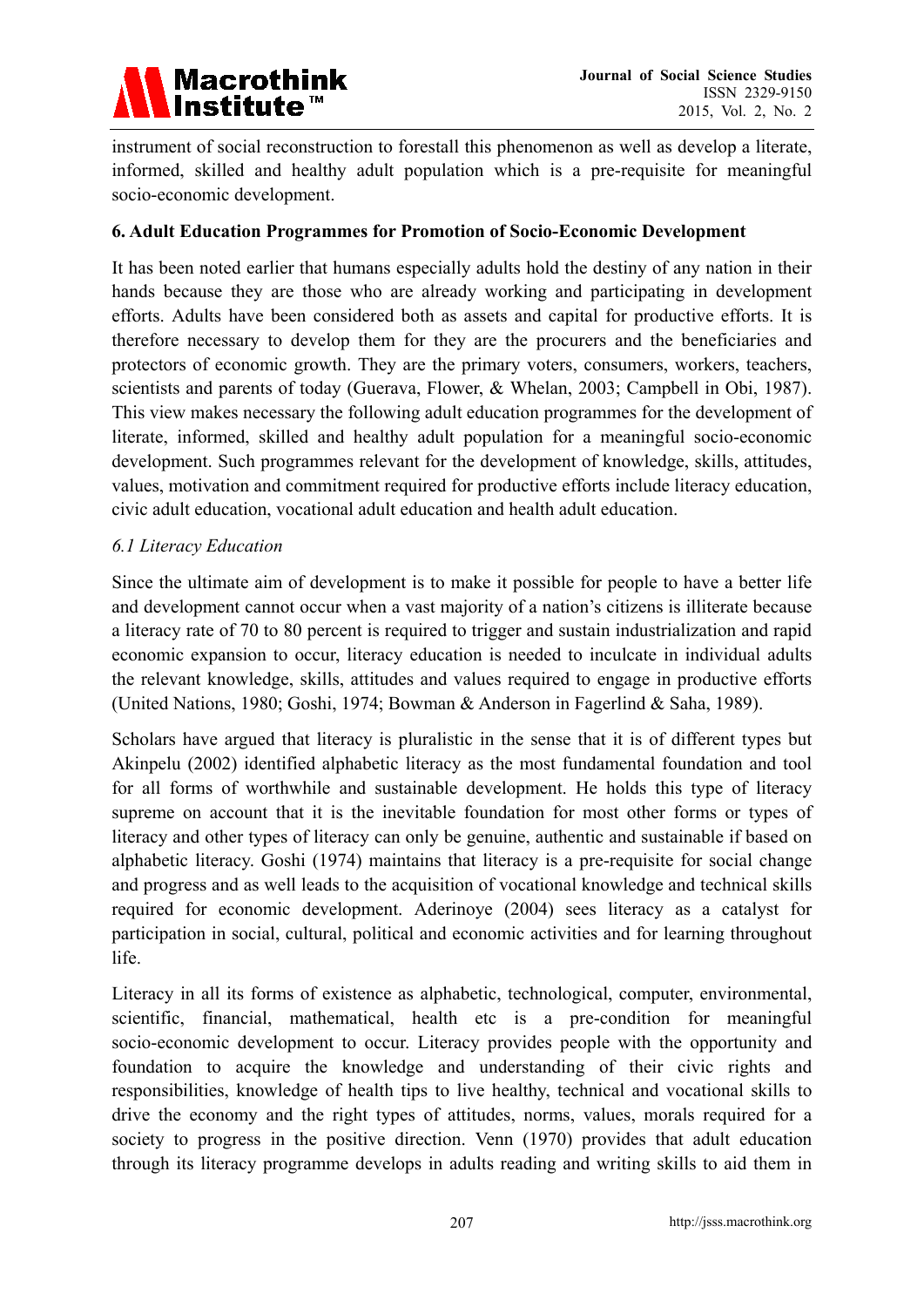

undertaking training in the basic skills of some semi-skilled occupations. Therefore, literacy education and other types of education which provide opportunities for the development of other forms of literacies should be given priority attention.

### *6.2 Civic Adult Education*

Miller (1970) sees civic adult education as education for public responsibility which seeks to mainstream people into public service and as well empower them to contribute inputs of time, energy and money in order to receive diverse outputs of goods, services and cultural satisfactions and this is achieved through participation in economic, religious, political, educational and public service organizations. It is education for social and public responsibility which reflects programmes designed to develop understanding and knowledge of the public issues and problems facing any nation and its citizens domestically and internationally in political, economic and social areas (Power, 1970). Anyanwu (1987) sees civic adult education as fundamental adult education concerned with teaching the fundamental techniques of life arising as a result of rapidity in social changes, and the consequent necessity for adaptation to change. According to him, it deals with the problems of social or community development, and is concerned also with the introduction of new ideas, skills and techniques, new ways of thinking and new methods of organization.

The collapse of the socio-economic formation of the country which gave rise to a far-reaching turbulence in the fabric of Nigerian society underscores the need for civic adult education for value re-orientation that recognizes that:

- 1) Wealth is created through a productive effort;
- 2) The fundamental objective for the acquisition of political power is service to the community; and
- 3) The need for general acceptance of the rule of law.
- 4) This form of value re-orientation promotes the maintenance of the tripod framework for socio-economic formation of Okowa (2005).

#### *6.3 Vocational Adult Education*

Venn (1970) defines vocational education as "a process of developing the adult individuals for social, economic and occupational competence". That is, it is a process of preparing adults for entrance into the world of work. He sees it as a process because he emphasized that "while the simple entry-level job skills acquired by a worker are helpful, the setting into which the individual will carry out these skills, once he is on-the-job, is frequently so complicated that additional coaching and consultation must be given him by those who would provide sound vocation-technical education". Anyanwu (1987) sees vocational adult education as occupational education which caters for the acquisition of more efficient skills and techniques required to up-grade those in regular employment, and those who wish to become more proficient in their vocations. In emphasizing the relevance of vocational adult education, Anyanwu stresses that the development of agriculture, the growth of the organization and the evolution of new forms of trade and commerce necessitates the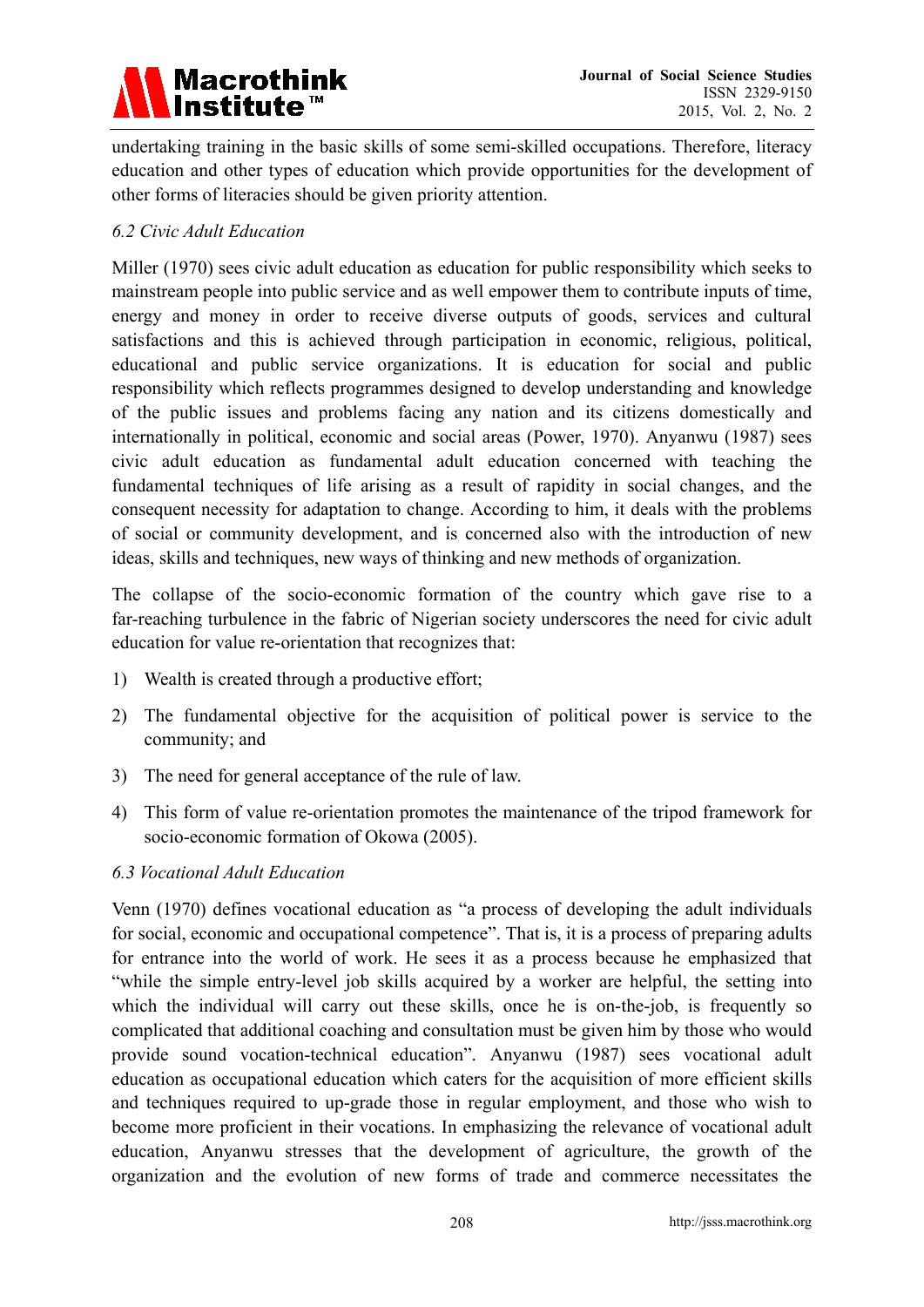

organization of training programmes and refresher courses to enable the recipients to update their knowledge and skills, learn new techniques and new types of organizational methods in order to improve their efficiency.

In most cases, such education tends to enable workers to read better, to understand the implications of current social and political problems, and to appreciate the changes in their society. It often takes the forms of apprenticeship to provide the recipients with basic skills for some semi-skilled occupations; in-service training programmes to update their skills; on-the-job training to increase their efficiency and prepares recipients for the next higher level of employment. Sometimes, it helps to prepare the recipients for employment in completely new fields where they feel better adapted for the development of what is best in them and in the execution of their occupational tasks. Vocational adult education develops skilled and semi-skilled manpower in both the formal and informal economy required for substantial economic growth and development.

### *6.4 Health Adult Education*

No unhealthy society can be productive. Health according to World health Organization (WHO) in Ekpu (2007) is "a state of complete physical, mental and social well-being and not merely the absence of disease and infirmity". The need for a healthy nation for increased and improved socio-economic development calls for a type of education which increases peoples' knowledge, skills, inclinations and chances of success in changing their behaviours so that it will be compatible with the demands of good health (Ekpu, 2007). Health education planned for the adult population aims not only to expose adults to behaviours and life styles choices which constitute health risks and empowers them with new knowledge, skills and techniques to identify them in any given environment (home and workplace) as well as avoid them. Health adult education exposes adults to healthy behaviours, life style choices and practices which will enable them to remain productive for sustained socio-economic development.

### **7. Problems of Adult Education in Nigeria**

Adult education encounters a lot of problems that hampers it from assuming its position as an effective tool for socio-economic development in Nigeria. Among these problems are:

- **1) Misconception of the principles and desirability of adult education in the society:**  Adult education has been misconceived to mean a 'night school' meant for old men and women that are about to die. This misconception questions its desirability and effectiveness in driving the socio-economic development activities of the country.
- **2) Illiteracy:** This is a problem faced by adult education in Nigeria. The rural dwellers who have the highest population of illiterate adults do not know the importance of education and cannot afford to buy some instructional materials. Most adults still believe that, you cannot teach an old dog a new trick. This means that an adult cannot learn a new thing.
- **3) Lack of political will:** Institutional frameworks for the implementation of adult education programmes have been provided. But the will to match the declarations in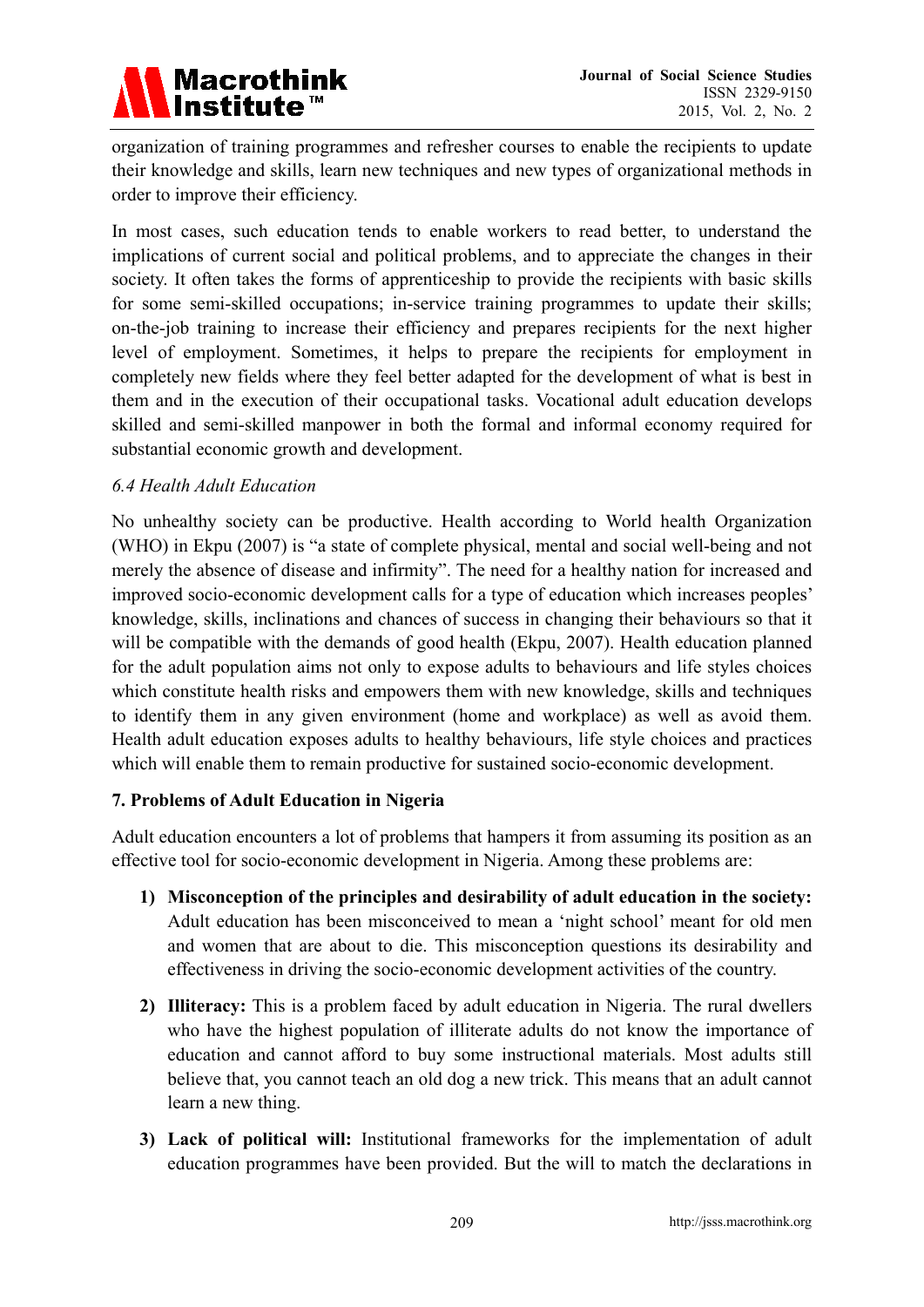

the frameworks with actions is lacking. This may be because political leaders lack understanding of the relevance of adult education to national development or they tactically do not want a vast majority of adults to be educated in order not to be empowered to start asking questions about how the nation's affairs are run.

- **4) Poor budgetary provision:** Education generally is poorly budgeted for in Nigeria's annual budget. This invariably affects adult education as an arm of education. UNESCO recommends that 26% of every nation's annual budget should be dedicated to education while Global Campaign for Education (GCE) recommends that not less than 3% of every nation's annual budget for education should be dedicated to adult education. But the highest Nigeria has got in terms of budgetary allocation to education was 10% in the year 2012. Both UNESCO's and GCE's recommendations have not been met either for education or adult education.
- **5) Lack of infrastructure:** Infrastructure to implement adult education programmes is lacking due to paucity of fund. This either hampers progress in the achievement of the objectives of adult education programmes or leads to closure of many adult education centres.
- **6) Lack of instructional materials:** This has led to the use of instructional materials meant for children in the formal school sector and hence, adult learners are discouraged from active participation in their learning programmes. This is because most of them see themselves as been reduced to the status of the children those materials were designed for.
- **7) Lack of trained personnel:** There is paucity of trained personnel for the implementation of adult education programmes in Nigeria. Many people plying the business of adult education in Nigeria are not trained in the principles, theories and practices of adult education and thereby may not help to realize the objectives of adult education in Nigeria.
- **8) Socio-cultural factors:** traditional social structures that exist in a given society may lead to either acceptance or rejection of any adult education programmes that are planned to be introduced in that society. The fear that the programmes may lead to disruption of social relations, loss of traditional knowledge, norms, values, and customs will result in the rejection of the programmes. Whereas the hope of positive change and development that will accompany the programmes will result in the acceptance of the programmes; and
- **9) Adult learners' self concept:** The feeling that adults can participate and perform better in a programme results in increase in participation and better performance of learners in any given adult education programmes. Whereas the feeling that the programme is not for adults and even when they participate, would not perform better, results in low turn-out and poor performance of learners in any given adult education programmes.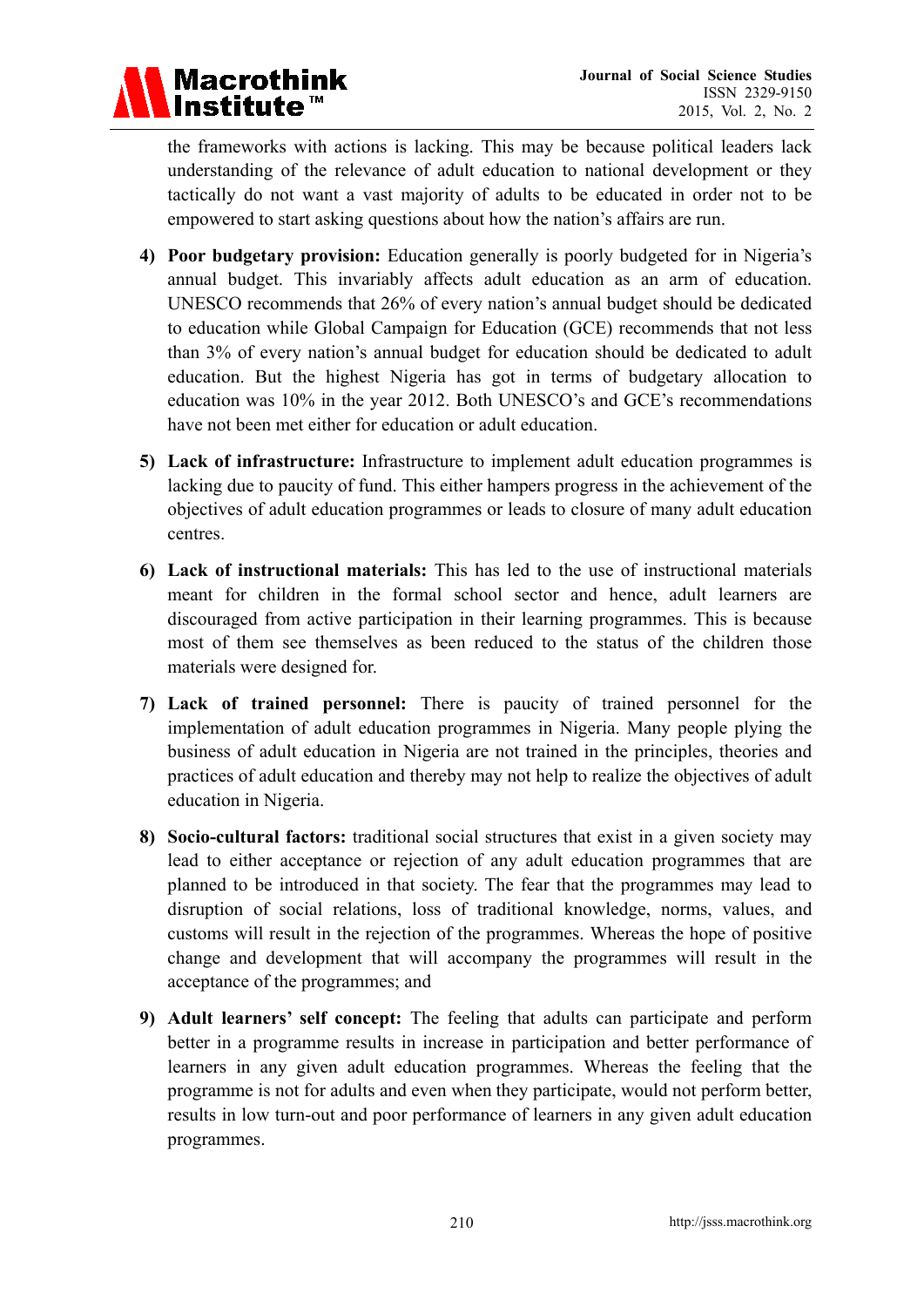

## **8. Conclusion**

Adult Education is portrayed in this work as a veritable tool for socio-economic development in Nigeria. This is owed to the fact that adult education has programmes designed for adults who constitute up to 55% of Nigeria's population and who are also the economically productive and active citizens. The irony is that majority of the illiterates in the country are located within this category of citizens. It is this category of citizens that relevant adult education programmes are designed to equip with relevant knowledge, attitudes, skills and commitment required to drive meaningful socio-economic development in Nigeria. It is on this background that adult education programmes are designed to identify and forestall problems which form a cog in the wheel of development by developing a literate, informed, skilled and healthy adult population which is a pre-requisite for meaningful socio-economic development.

### **References**

Aderinoye, R. A. (2004). *Literacy education in Nigeria*. Ibadan, Nigeria: University Press.

Akinpelu, J. A. (2002). *Philosophy & adult education*. Ibadan, Nigeria: Stirling-Horden Publishers.

Anyanwu, C. N. (1987). *Developing adult education in Nigeria*. Ibadan, Nigeria: University Press Limited.

Barikor, C. N. (2002). Principles and practices of adult and non-formal education. In J. M. Kosemani (Ed.), *Introduction to education*. Port Harcourt: Shapea Publishers.

Bown, L., & Tomori, S. H. O. (1979). *Handbook of adult education for West Africa*. London: Hutchinson & Co.

Eheazu, B. A. (1991). Adult education and the socio-economic development of Nigeria's rural areas. In J. I. Mereni (Ed.), *Adult education and rural transformation* (pp. 138-145). Enugu, Nigeria: Asomog Publishing Coy.

Eheazu, B. A. (1998). *The right to learn: Relevance of adult education*. University of Port Harcourt Inaugural Lecture Series No 20.

Ekpu, F. S. (2007). Environmental education and sustainable health. In E. N. Etuk, I. M. Udofot & A. E. Udosen (Eds.), *Education in Nigeria in the 21st century: Focus & Imperatives*  (pp. 235-246). Uyo, Nigeria: Abaam Publishing Co.

Ezimah, M. O. A. (2004). *Knowing adult education, its nature, scope and processes*. Owerri: Springfield.

Fagerlind, I., & Saha, L. J. (1989). *Education and national development: A comparative perspective.* Oxford, Britain: Pergamon Press.

Goshi, A. Y. (1974). Programming adult literacy for community development in Nigeria. In J. T. Okedara & R. Stanford (Eds.), *The role of adult education in Community development* (pp 150-157)*.* Ibadan, Nigeria: Nigerian National council for adult Education.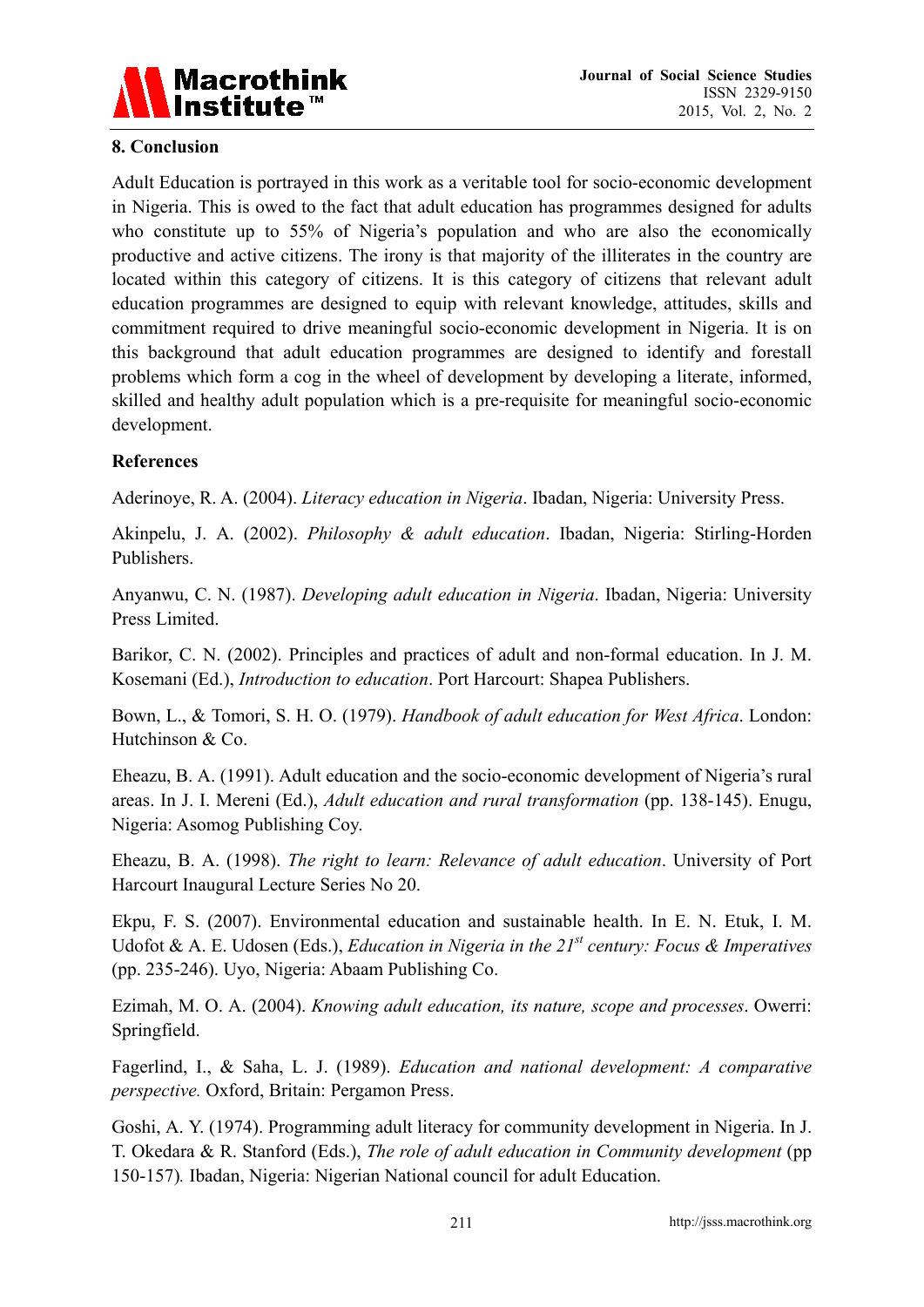

Guerava, J. R., Flower, R., & Whelan, J. (2003). *Popular and informal environmental education: The need for more research in an emerging field of practice*. Unpublished Manuscript.

Hall, B. L. (1981). Mass communication and adult education. In L. Bown & J. T. Okedara (Eds.), *An introduction to the study of adult education: A multi-disciplinary and cross-cultural approach for developing countries* (pp. 215-231). Ibadan, Nigeria: University Press.

Indabawa, S., & Mpofu, S. (2006). *African perspective on adult learning: The social context of adult learning in Africa*. UNESCO Institute for Education

Mbalisi, O. F. (2010). *Effectiveness of environmental education in the development of responsible environmental behavior among adult learners in Rivers State*. Doctoral Dissertation, University of Port Harcourt.

Miller, P. A. (1970). A glance at the future. In R. M. Smith, G. F. Aker & J. R. Kidd (Eds.), *Handbook of adult education* (pp. 151-167). New York, USA: MacMillan Publishing Co.

Nnazor, R. (2005). Adult education in Nigeria: The consequence of neglect and agenda for action. *International Education Journal, 6*(4), 530-536.

Nzeneri, I. S. (2008). *Handbook on adult education: Principles and practices (new ed.)*. Uyo: Abigab Associate.

Obi, C. O. (1987). The emerging concept of development and adult education. In F. C. Okafor, E. O. Okeem & J. I. Mereni (Eds.), *Foundations of adult education* (pp. 71-83). Obosi-Anambra, Nigeria: Pacific Publishers

Okediji, F. O. (1981). Sociology, demography and adult education. In L. Bown & J. T. Okedara (Eds.), *An introduction to the study of adult education: A multi-disciplinary and cross-cultural approach for developing countries* (pp. 114-120). Ibadan, Nigeria: University Press.

Okeem, E. O. (1987). Social structure, ideology and adult education. In F. C. Okafor, E. O. Okeem & J. I. Mereni (Eds.), *Foundations of adult education* (pp. 49-54). Obosi-Anambra, Nigeria: Pacific Publishers.

Okolo, B. C. (1994). *Squandermania mentality: Reflections on Nigerian culture.* Nsukka-Enugu, Nigeria: University Trust Publishers.

Okorosaye-Orubite, A. K. (2005). Education and development. In O. G. Agabi, A. K. Orubite, J. Ezekiel-Hart & D. E. Egdezor (Eds.), *School & society*, (pp. 18-51). Port Harcourt, Nigeria: Davidstones.

Okowa, W. J. (2005). *Oil, "Babylonian" "matthewnomics" and Nigerian development*. University of Port Harcourt Inaugural Lecture Series No 40.

Power, H. (1970). Education for social and public responsibility. In R. M. Smith, G. F. Aker & J. R. Kidd (Eds) *Handbook of adult education* (pp. 457-471). New York, USA: MacMillan